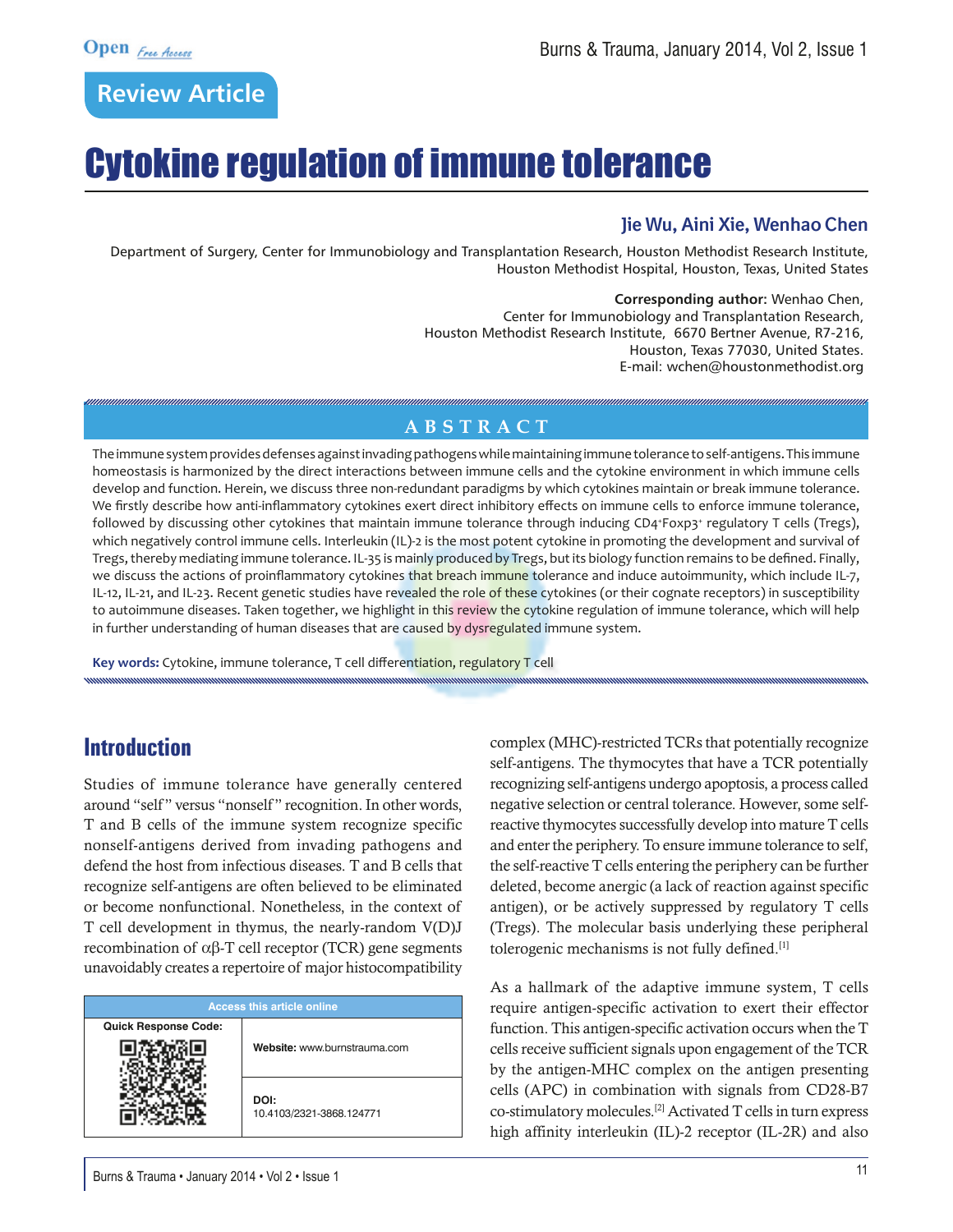produce cytokine IL-2 themselves. The IL-2 signaling pathway drives the proliferative machinery of T cells.[3] To date, in addition to CD28-B7 and IL-2, numerous cell surface co-signaling molecules and soluble cytokines have been shown to control T cell activation and function.[2] Hence, T cell immunity or tolerance to a particular antigen is regulated not only by TCR recognition, but also by various co-stimulatory and cytokine signals. This is exemplified in mice deficient in cytotoxic T-lymphocyte antigen 4 (CTLA4), a negative regulator that turns off the CD28-B7 signaling, where they develop lethal autoimmunity in weeks after birth.[4] In this review, we focus on the cytokine regulation of immune tolerance, with specific emphasis on the peripheral tolerance of T cells, as they are the central players in various human autoimmune diseases.

# **Cytokines that maintain immune tolerance**

The cytokine milieu provides not only proinflammatory but also anti-inflammatory signals to control immune homeostasis and responses. Results from experimental works have revealed that mice deficient in immunosuppressive cytokines are prone to autoimmunity. Defining the biological functions of those cytokines (e.g., transforming growth factor (TGF)- $\beta$ , IL-10, IL-27, and IL-37) will advance our understanding of immune tolerance and autoimmune diseases.[5]

## **TGF-ß**

TGF- $\beta$  has three mammalian isoforms, including TGF- $\beta$ 1, TGF- $\beta$ 2, and TGF- $\beta$ 3. Among them, TGF- $\beta$ 1 is uniquely required for establishing and maintaining normal immune homeostasis, $[6]$  which is evident by the fact that TGF-b1-deficient mice exhibit severe and lethal multiorgan inflammatory diseases shortly after birth.[7] Because of this, the inhibitory effects of TGF- $\beta$ 1 on various immune cell subsets have been extensively investigated. Indeed, TGF- $\beta$ 1 inhibits the maturation and antigen presentation of dendritic cells (DCs) and macrophages, reduces the interferon (IFN)-g production and the cytotoxic activity of natural killer (NK) cells, modulates the differentiation/ proliferation and IgA production of B cells, and constrains the differentiation/proliferation and perforin/Fas ligand expression of  $CD8<sup>+</sup>$  cytotoxic T lymphocytes (CTL).<sup>[8]</sup>

It becomes interesting as to whether the early lethal autoimmunity observed in TGF- $\beta$ 1-deficient mice is attributed to the dysregulation of T cells, as these cells play a central role in breaking and maintaining immune tolerance. Two independent groups addressed this question by crossing the  $TGF\beta RII$ -flox/flox with CD4-Cre mice, which leads to the disruption of TGF- $\beta$  signals only in T cells.[9,10] They found that TGF-bRII deficiency in T cells results in the generation of highly pathogenic T cell subsets with overexpressed FasL, perforin, granzymes, and IFN- $\gamma$ , which in turn causes early-onset lethal autoimmunity. Hence, TGF- $\beta$ 1 control immune homeostasis mainly, if not entirely, through restraining T cell activation and differentiation. Indeed, TGF-b1 potently inhibits T cell activation by repressing the activation of Tec kinase Itk and calcium influx. Moreover, TGF-β1 diminishes T helper (Th)1 and Th2 cell differentiation by inhibiting the expression of the master regulators T-bet and GATA-3, respectively.[8]

Exogenous TGF-b1 is frequently used for the *in vitro* differentiation of both inducible Treg (iTreg) and Th17 cells. TGF- $\beta$ 1 is thus considered as an important regulator that controls the balance of Th17 and Tregs,<sup>[11]</sup> but the physiological role of this regulation *in vivo* is unclear. Taken together,  $TGF- $\beta$ 1 permits immune tolerance by$ modulating the activation and differentiation of immune cells, in particular T cells.

## **IL-10**

IL-10 is a cytokine with pleiotropic effects on many immune cells. For instance, IL-10 modulates the function of APCs through inhibiting phagocytosis, downregulating the expression of MHCs and co-stimulatory molecules, and decreasing the production of proinflammatory cytokines and chemokines.[12] Moreover, IL-10 directly inhibits the differentiation of Th cells and maintains the suppressive activity of Treg cells.[13]

IL-10-deficient mice spontaneously develop colitis, [14] suggesting that IL-10 exerts *in vivo* immunoregulatory effects largely in the intestinal tract. In particular, IL-10 produced by Tregs or Tr1 cells as well as IL-10 signaling in Tregs is believed to be required for preventing T-cell mediated colitis.[13,15,16] In human, IL-10 has also been confirmed as a susceptibility gene for inflammatory bowel disease (IBD).<sup>[17]</sup> The beneficial effects of IL-10-based therapies to treat IBD in the clinic remain to be determined.<sup>[18]</sup>

## **IL-27**

IL-27 is an IL-12 family cytokine composed of heterodimeric subunits p28 and Epstein-Barr virusinduced gene 3 (EBI3).<sup>[19]</sup> IL-27 is produced mainly by APCs. The immunoregulatory effects of IL-27 include suppressing Th17 cell differentiation,<sup>[20,21]</sup> facilitating Treg generation,[22] and promoting IL-10-mediated T cell tolerance.<sup>[23]</sup> Results from a recent study<sup>[24]</sup> indicate that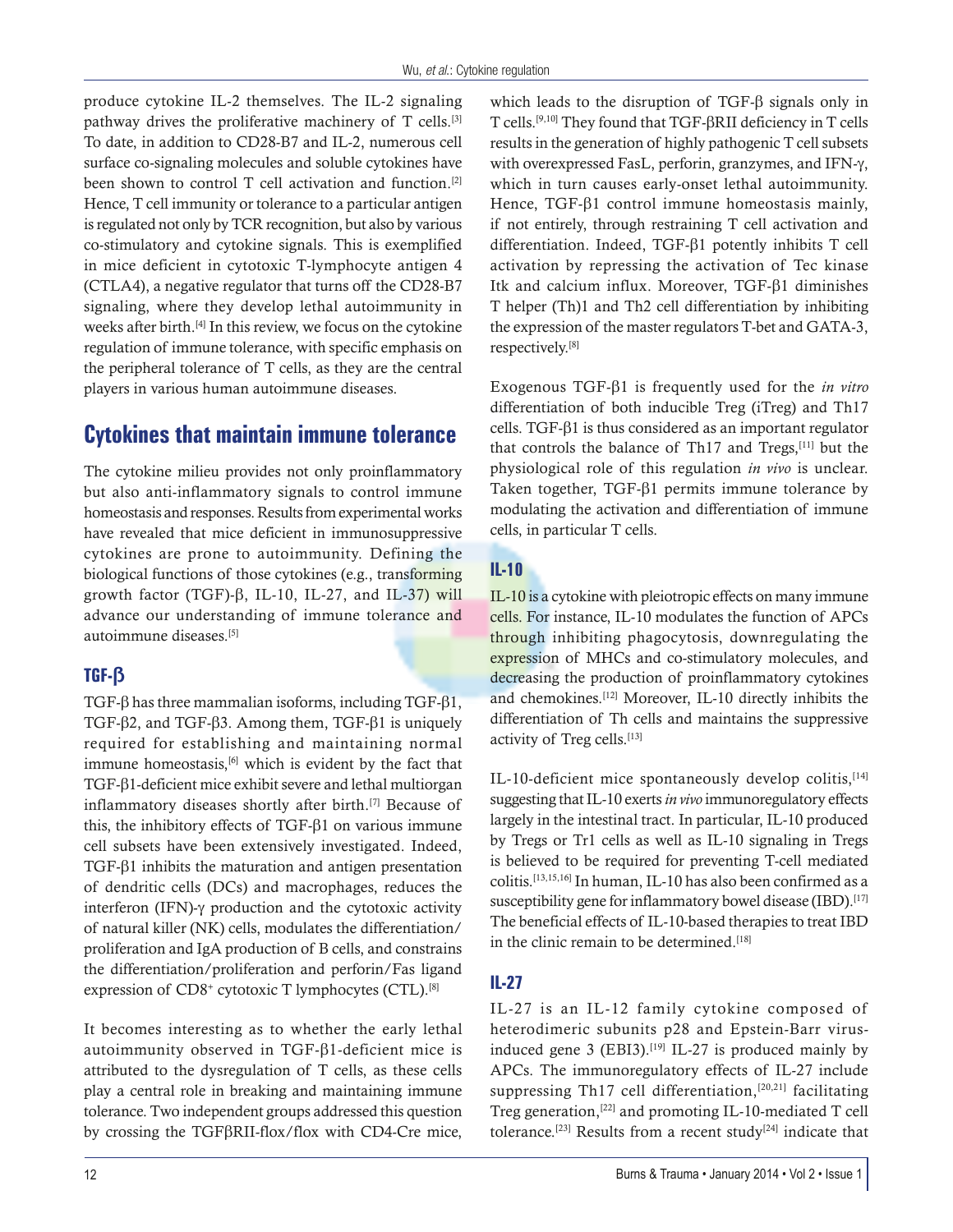IL-27 also directly acts on DCs themselves. IL-27 signaling induces immunosuppressive DCs to express high levels of CD39, which in turn promotes the differentiation of Tregs. IL-27 signaling in DCs also inhibits the differentiation of Th1 and Th17 cells, and prevents the development of experimental autoimmune encephalomyelitis.[24]

#### **IL-37**

IL-37 (IL-1 family member 7) is a newly identified antiinflammatory cytokine affecting both innate and adaptive immunity.[5,25] IL-37 has five splice variants (IL-37a–e). Transgenic expression of IL-37 protects mice from lipopolysaccharide-induced shock and dextran sulfate sodium-induced colitis<sup>[26]</sup> as well as concanavalin A-induced hepatitis,[27] probably through inhibiting the production of pro-inflammatory cytokines IL-17 and tumor necrosis factor (TNF)-α.

# **Cytokines that control Treg biology**

CD4+Foxp3+ Tregs are indispensable in immune tolerance to self-tissues, which is evident by the fact that deficiency of a functional Foxp3, the master regulator of Treg development and function, leads to severe autoimmunity and early mortality in both humans and mice.[28] All T cell subsets require cytokine signals for survival and function, and Tregs are no exception. Elucidating the cytokines that control Treg biology will advance our understanding of immune tolerance as well as the therapeutic use of Tregs in autoimmune diseases.

#### **IL-2**

IL-2 signals through its high-affinity IL-2R (consisting of the IL-2Rα (CD25), IL-2Rβ, and common γ-chain (γc) subunits) and is essential for the expansion of activated effector T (Teff) cells.<sup>[3]</sup> Therefore, it was somewhat unexpected that mice deficient in IL-2, IL-2Rα, or IL-2Rβ developed lethal autoimmune diseases. Indeed, the lethal autoimmunity observed in those mice are attributed to IL-2 signaling defect in Tregs, which constitutively express high-affinity IL-2R and utilize IL-2 as a survival factor.<sup>[3]</sup> Moreover, studies by our group and others have shown that Tregs exert their suppressive function at least partially through consuming IL-2, which creates an IL-2-deprivative environment to limit Teff cell expansion.[29]

The IL-2 signaling molecule, Stat5, can bind to the promoter region and an intronic regulatory deoxyribonucleic acid (DNA) element within the Foxp3 locus,[30] suggesting that IL-2 signaling also controls the generation of Foxp3 expressing Tregs. It is believed that Tregs are either derived from the thymus as natural Tregs (nTregs) or generated de novo from peripheral CD4<sup>+</sup>Foxp3<sup>-</sup> T cells as iTregs.<sup>[28]</sup> A "two-step model" of thymic nTreg development suggested that TCR-ligand interaction on CD4 single positive thymocytes results in the generation of CD4+CD25+Foxp3 nTreg precursors, followed by an IL-2-directed step that subsequently induces Foxp3 expression in these nTreg precursors.[31] We found that the two-step model holds true for iTreg development as well. IL-2 indeed is the most potent cytokine that induce Foxp3 expression in CD4+CD25+Foxp3- iTreg precursors. Nevertheless, at the initial TCR-directed phase, inhibition of IL-2 signaling is required for the generation of iTreg precursors. Thus, IL-2 plays a dual role in iTreg generation.<sup>[32]</sup>

We speculate, based on the two-step iTreg generation model, that when T cells receive suboptimal or chronic antigen (Ag) stimulation in the absence of robust IL-2 signaling, some of them develop into iTreg precursors and remain in the environment, where, over time, sufficient levels of IL-2 may become available to induce Foxp3 expression. In most *in vitro* studies, high amounts of exogenous TGF-β (at the nanogram per milliliter level) are used to generate iTregs from naive  $CD4$ <sup>+</sup> T cells. Such high amounts of TGF-β may be rare under physiological conditions. In our two-step model, exogenous TGF-β is not required, but neutralizing TGF-β or blocking TGF-βR signals decreased iTreg generation. Thus, this two-step iTreg generation still is favored in unique environments where certain levels of TGF-β signals are available, such as GALTs, to drive Treg induction.[32]

The significant role of IL-2 played in Treg generation and homeostasis has motivated scientific research on developing IL-2-based immunotherapy for autoimmune diseases [33]. For instance, in nonobese diabetic (NOD) mice, insulin dependent diabetes susceptibility 3 (Idd3) is the strongest single non-MHC T1D susceptibility locus, which contains Il2 gene that transcribes much less IL-2 mRNA when compared to the Idd3/Il2 allele in T1Dprotected mouse strains.<sup>[34]</sup> With the notion that IL-2 deficiency impairs Treg function, transient low-dose IL-2 was administrated in diabetic NOD mice to "correct" Treg function, which indeed partially reversed the T1D progression.[35] In human subjects, polymorphisms in genes transcribing IL-2R $\alpha$  and IL-2 are strongly associated with T1D. In particular, individuals with IL2RA susceptibility genotypes is associated with lower expression of IL-2Rα on Tregs and lower IL-2 production by Teff cells, both of which may impair Foxp3 expression and Treg function.<sup>[34]</sup> Clinical trial of IL-2 administration in T1D subjects has thus been attempted. IL-2 therapy combined with rapamycin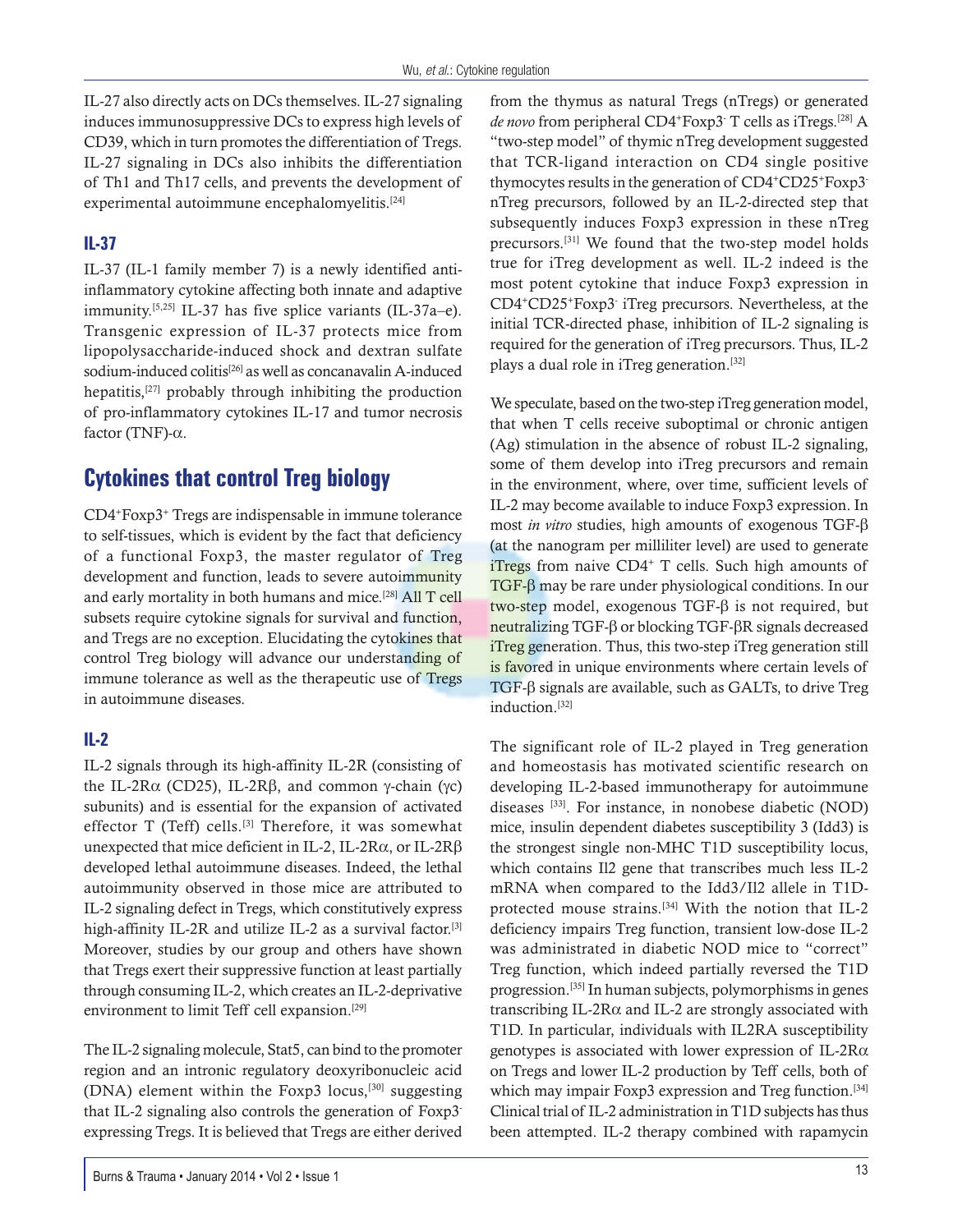increased Treg frequency in T1D patients. However, this combined therapy cause transient beta-cell dysfunction rather than protection,<sup>[36]</sup> and the mechanism for this unexpected outcome remains to be defined.

Teff cells also express high affinity IL-2R upon TCR stimulation. IL-2 thus potently affects Teff differentiation (promoting Th1 and Th2 while inhibiting Th17 and follicular helper T cell  $(T_{FH})$ ), expansion cytolytic activity, and development into functional memory cells.[3] Caution should be exercised for developing IL-2 therapy in autoimmune diseases. In particular, the balance between Teff cell responses and Treg-mediated tolerance must be taken into consideration in designing IL-2 based therapies. Nevertheless, Il-2 or IL2RA are genetic loci with confirmed associations with T1D, rheumatoid arthritis (RA), celiac disease, multiple sclerosis (MS), and Graves' disease (GD).<sup>[37]</sup> The unsuccessful trial of IL-2 therapy in T1D should not halt further research in understating IL-2-Treg pathway.

#### **IL-35**

IL-35, which is composed of IL-12 subunit  $p35$  (IL-12 $\alpha$ ) and IL-27 subunit β (Ebi3), is produced predominantly by Tregs and is required for their maximal suppressive activity.<sup>[38]</sup> IL-35 treatment *in vitro* can suppress T cell proliferation and convert naive T cells into IL-35-producing induced Tregs (iTr35 cells) that do not express Foxp3.[39] Surprisingly, neither Ebi3-/- nor Il12a-/- mice have overt autoimmunity or inflammatory diseases.[38] It is possible that the defect of IL-35 action in these mice is counterbalanced by the loss of inflammatory IL-12 family cytokines. The *in vivo* physiological role of IL-35 in immune tolerance remains to be better explained.

# **Cytokines that break immune tolerance**

T cell survival and function are supported by various cytokines (IL-7, IL-12, IL-21, IL-23, etc.). Recent genomewide association studies (GWAS) firmly demonstrated the genetic association between genes coding for these cytokines (or their cognate receptors) and various human immune disorders. Cytokine blockade thus has therapeutic potential to halt T cell-mediated autoimmune diseases.

# **IL-21**

IL-21 is produced predominantly by CD4+ Teff cells (Th17,  $T_{\text{FH}}$ , and other activated CD4<sup>+</sup> cells) and NKT cells. The production of IL-21 by CD4<sup>+</sup> Teff cells is mediated by IL-6, IL-21 itself, and International Code of Signals (ICOS), which activate the transcription factors Stat3, IRF4, and Batf. IL-21R plus the common γc form the functional IL-21 receptor, which is broadly expressed on B, T, NK, and DCs.[40] The binding of IL-21 with its receptor exerts pleiotropic effects on these immune cells. For instance, IL-21 is a polarizing cytokine for the differentiation of Th17 and  $T_{\text{FH}}$  cells, which in turn produce high amount of IL-21. IL-21-producing  $T_{FH}$  cells control the differentiation of germinal center B cells and immunoglobulin production.[40] Therefore, IL-21 block or IL-21R deficiency prevents B cell-mediated humoral immunity in lupus-prone mouse models.[41,42]

IL-21 and IL-2 are closely-related cytokines that share the common γc receptors. Both cytokines are predominantly produced by Th cells. Moreover, the genes encoding IL-21 and IL-2 are adjacent to one another.[33] In NOD mice, the Idd3 T1D susceptibility locus contains genes encoding for both of them. Although no functional variants of IL-21 has been identified in NOD mice, due to the critical role of IL-21 in T cell-mediated pathogenesis, IL-21 or IL-21R knockout renders NOD mice resistant to the onset of T1D.[43,44] In human, the IL-2/IL-21 locus is a common genetic factor in autoimmune diseases, including T1D, RA, and celiac diseases.<sup>[37]</sup> It is essential to determine the functional variants of both IL-2 and IL-21 that leads to the breach of immune tolerance to self-tissues.

#### **IL-12 and IL-23**

IL-12 and IL-23 are proinflammatory cytokines among the four heterodimeric cytokines of IL-12 family. An IL-21B p40 subunit is shared by both cytokines, and it dimerizes either with p35 to form IL-12 or with p19 to form IL-23. Moreover, the receptors of both cytokines share the IL-12Rβ1, which combines with IL-12Rβ2 to form the receptor for IL-12 or with IL-23R to form the receptor for IL-23.[45]

Although both IL-12 and IL-23 are produced by APCs upon immune stimuli, they direct T cell response in a very different manner. IL-12 initiates Th1 cell response. Binding of IL-12 to its cognate receptor expressed on activating T cells results in activation of Stat4, expression of T-bet, and initial production of IFN-γ. In turn, IFN-γ provides positive feedback to increase T-bet expression and IFN-γ production.[46] In contrast, IL-23R is not readily expressed on activating T cells, as its expression depends on the activation of Stat3 and the presence of Th17 master regulator RORγt.[47] Therefore, IL-23 does not initiate Th17 cell differentiation, and mainly serves as a survival cytokine to maintain Th17 cell response.

In human, IL-12Rβ1 deficiency leads to recurrent and/or severe infections caused by Mycobacteria and Salmonellae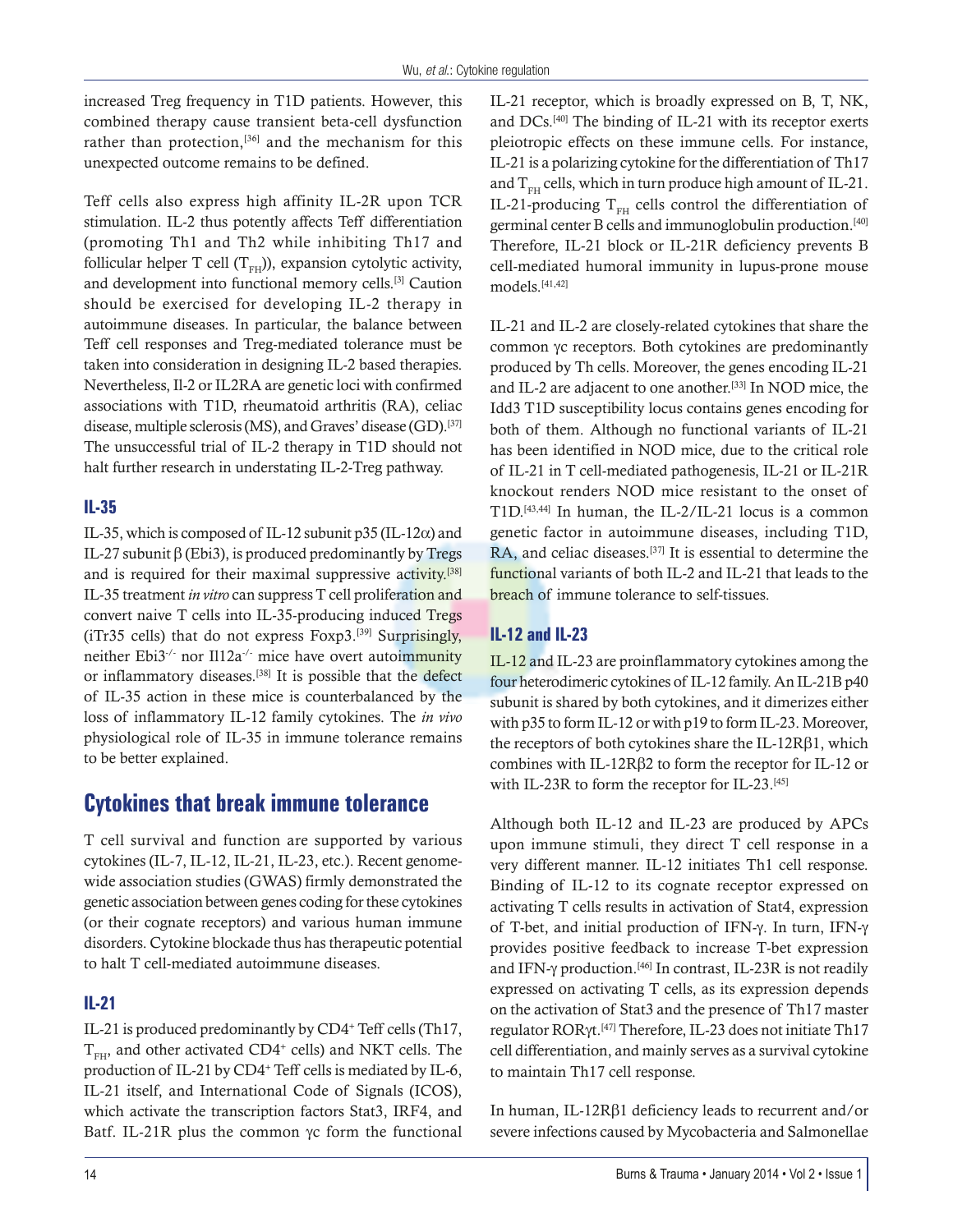that are poor pathogenic in healthy individuals.<sup>[48]</sup> This is not surprising, as IL-12Rβ1 deficiency impairs both Th1 and Th17 cell responses. Furthermore, polymorphisms in IL-23R have been confirmed to be causative or protective for Crohn's disease, ulcerative colitis, inclosing spondylitis, and psoriasis. Polymorphisms in p40 cytokine subunit, shared by IL-12 and IL-23, also associate with Crohn's disease and psoriasis.[37] Hence, deficiency in IL-12/IL-23 signals results in defective immunity against infection, while quantitative changes in IL-12/IL-23 signals protect or break self-tolerance.

#### **IL-7**

IL-7 supports T cell development and provides essential survival signals for naive and memory  $T$  cells.<sup>[49]</sup> IL-7 receptor is a heterodimer of IL-7Rα and the common γc. Because polymorphisms in the IL-7R $\alpha$  have been associated with increased risk for  $MS$ ,<sup>[37]</sup> it would be interesting to uncover the mechanisms underlying IL-7's role in autoimmunity and immune tolerance and whether IL-7 modulates T cell differentiation/function in addition to its activity as a survival factor.

# **Conclusions**

It is well-recognized that not all self-reactive T cells are eliminated in the thymus. A traditional viewpoint suggests that peripheral tolerogenic mechanisms (e.g., T cell anergy, exhaustion, deletion, or Treg suppression) must exist in healthy individuals to disarm the remaining self-reactive T cells. In this review, we illustrate a different viewpoint of peripheral tolerance. We believe that cytokines affect T cell activation and differentiation, and in turn regulate immunity and immune tolerance [Figure 1]. The same should hold true for co-stimulatory molecules in the control of T cell activation. Recent advances in the genetics of autoimmune diseases indeed identify numerous risk molecules and genes that contribute to disease susceptibility. Further characterization of risk molecules and their expression and function *in vivo* will lead to better define the pathogenic pathways of human autoimmunity. This inquiry will also greatly aid in the induction of transplant tolerance.

## **Acknowledgement**

This work was supported by American Heart Association Grant 11SDG7690000, National Institutes of Health Grant P30



**Figure 1:** Cytokines regulate immune tolerance by affecting T cell activation and differentiation. Transforming growth factor (TGF)- β1, interleukin (IL)-10, and IL-27 inhibit the antigen presentation of antigen presenting cells (APCs) and alter the subsequent activation and differentiation of T helper (Th) cells. IL-2 is a tolerogenic cytokine that controls the generation and survival of regulatory T cells (Tregs). IL-21 serves as an autocrine cytokine in Th17 and follicular helper T cell (T<sub>FH</sub>) cell differentiation. IL-12 initiates Th1 cell differentiation, whereas IL-23 maintains Th17 cell differentiation. These cytokines are either required for maintaining self-immune tolerance or involved in autoimmune pathology.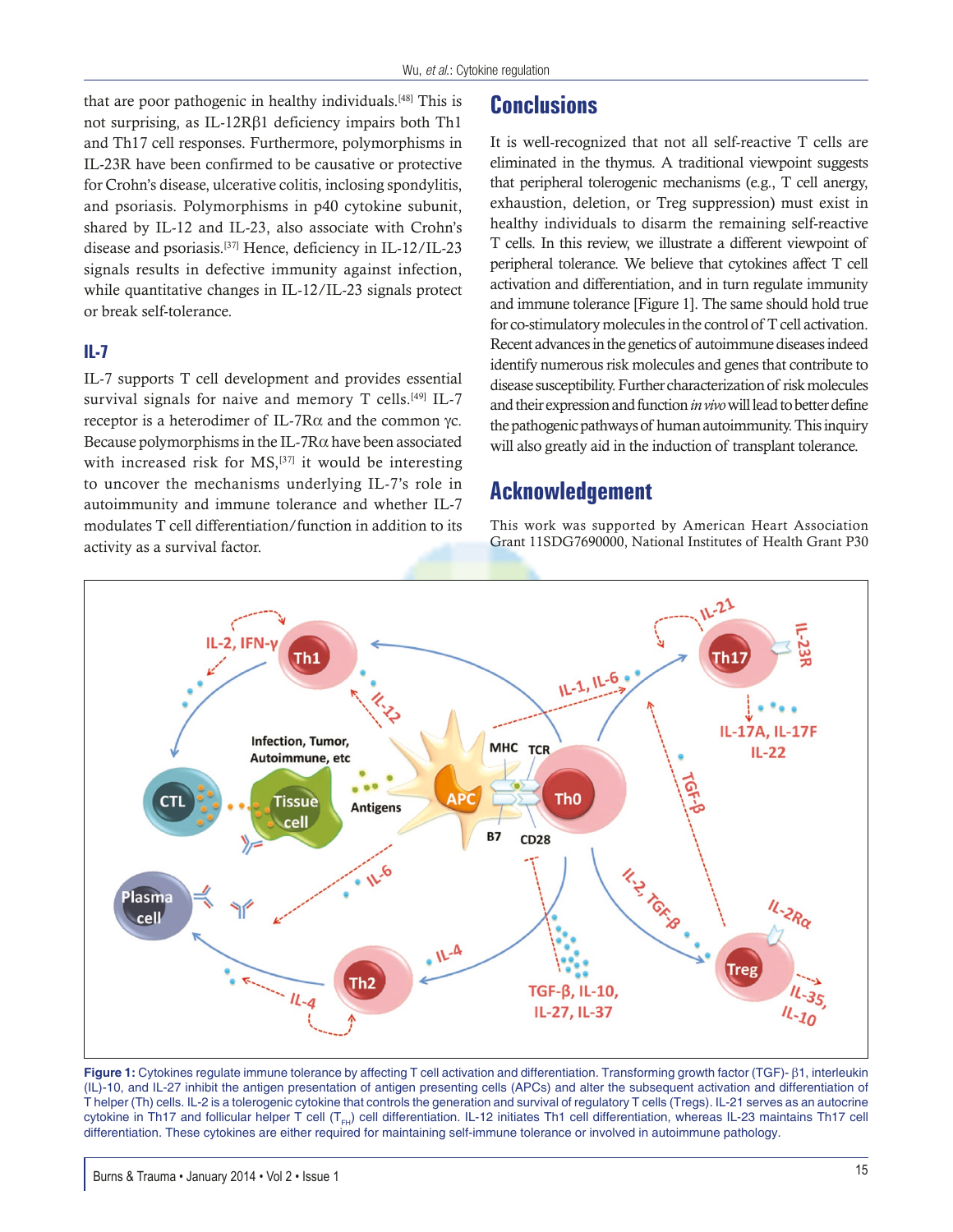DK079638, and Fondation de la Recherche en Transplantation Grant IIG201101. Jie Wu received financial support from the China Scholarship Council (201306160044).

# **References**

- 1. Nurieva RI, Liu X, Dong C. Molecular mechanisms of T-cell tolerance. Immunol Rev 2011;241:133-44.
- 2. Smith-Garvin JE, Koretzky GA, Jordan MS. T cell activation. Annu Rev Immunol 2009;27:591-619.
- 3. Malek TR. The biology of interleukin-2. Annu Rev Immunol 2008;26:453-79.
- 4. Chambers CA, Kuhns MS, Allison JP. Cytotoxic T lymphocyte antigen-4 (CTLA-4) regulates primary and secondary peptidespecific CD4(+) T cell responses. Proc Natl Acad Sci U S A 1999;96:8603-8.
- 5. Banchereau J, Pascual V, O'Garra A. From IL-2 to IL-37: The expanding spectrum of anti-inflammatory cytokines. Nat Immunol 2012;13:925-31.
- 6. Letterio JJ, Roberts AB. Transforming growth factor-beta1 deficient mice: Identification of isoform-specific activities *in vivo*. J Leukoc Biol 1996;59:769-74.
- 7. Shull MM, Ormsby I, Kier AB, Pawlowski S, Diebold RJ, Yin M, *et al*. Targeted disruption of the mouse transforming growth factor-beta 1 gene results in multifocal inflammatory disease. Nature 1992;359:693-9.
- Li MO, Wan YY, Sanjabi S, Robertson AK, Flavell RA. Transforming growth factor-beta regulation of immune responses. Annu Rev Immunol 2006;24:99-146.
- 9. Li MO, Sanjabi S, Flavell RA. Transforming growth factorbeta controls development, homeostasis, and tolerance of T cells by regulatory T cell-dependent and -independent mechanisms. Immunity 2006;25:455-71.
- 10. Marie JC, Liggitt D, Rudensky AY. Cellular mechanisms of fatal early-onset autoimmunity in mice with the T cellspecific targeting of transforming growth factor-beta receptor. Immunity 2006;25:441-54.
- 11. Wahl SM. Transforming growth factor-beta: Innately bipolar. Curr Opin Immunol 2007;19:55-62.
- 12. Ouyang W, Rutz S, Crellin NK, Valdez PA, Hymowitz SG. Regulation and functions of the IL-10 family of cytokines in inflammation and disease. Annu Rev Immunol 2011;29:71-109.
- 13. Murai M, Turovskaya O, Kim G, Madan R, Karp CL, Cheroutre H, *et al*. Interleukin 10 acts on regulatory T cells to maintain expression of the transcription factor Foxp3 and suppressive function in mice with colitis. Nat Immunol 2009;10:1178-84.
- 14. Kuhn R, Lohler J, Rennick D, Rajewsky K, Muller W. Interleukin-10-deficient mice develop chronic enterocolitis. Cell 1993;75:263-74.
- 15. Rubtsov YP, Rasmussen JP, Chi EY, Fontenot J, Castelli L, Ye X, *et al*. Regulatory T cell-derived interleukin-10 limits inflammation at environmental interfaces. Immunity 2008;28:546-58.
- 16. Chaudhry A, Samstein RM, Treuting P, Liang Y, Pils MC, Heinrich JM, *et al*. Interleukin-10 signaling in regulatory T cells is required for suppression of Th17 cell-mediated inflammation. Immunity 2011;34:566-78.
- 17. Braat H, Rottiers P, Hommes DW, Huyghebaert N, Remaut E, Remon JP, *et al*. A phase I trial with transgenic bacteria expressing interleukin-10 in Crohn's disease. Clin Gastroenterol Hepatol 2006;4:754-9.
- 18. McGovern DP, Gardet A, Torkvist L, Goyette P, Essers J, Taylor KD, *et al*. NIDDK IBD Genetics Consortium. Genome-

wide association identifies multiple ulcerative colitis susceptibility loci. Nat Genet 2010;42:332-7.

- 19. Pflanz S, Timans JC, Cheung J, Rosales R, Kanzler H, Gilbert J, *et al*. IL-27, a heterodimeric cytokine composed of EBI3 and p28 protein, induces proliferation of naive CD4(+) T cells. Immunity 2002;16:779-90.
- Stumhofer JS, Laurence A, Wilson EH, Huang E, Tato CM, Johnson LM, *et al*. Interleukin 27 negatively regulates the development of interleukin 17-producing T helper cells during chronic inflammation of the central nervous system. Nat Immunol 2006;7:937-45.
- 21. Batten M, Li J, Yi S, Kljavin NM, Danilenko DM, Lucas S, *et al*. Interleukin 27 limits autoimmune encephalomyelitis by suppressing the development of interleukin 17-producing T cells. Nat Immunol 2006;7:929-36.
- 22. Apetoh L, Quintana FJ, Pot C, Joller N, Xiao S, Kumar D, *et al*. The aryl hydrocarbon receptor interacts with c-Maf to promote the differentiation of type 1 regulatory T cells induced by IL-27. Nat Immunol 2010;11:854-61.
- 23. Ilarregui JM, Croci DO, Bianco GA, Toscano MA, Salatino M, Vermeulen ME, *et al*. Tolerogenic signals delivered by dendritic cells to T cells through a galectin-1-driven immunoregulatory circuit involving interleukin 27 and interleukin 10. Nat Immunol 2009;10:981-91.
- 24. Mascanfroni ID, Yeste A, Vieira SM, Burns EJ, Patel B, Sloma I, *et al*. IL-27 acts on DCs to suppress the T cell response and autoimmunity by inducing expression of the immunoregulatory molecule CD39. Nat Immunol 2013;14:1054-63.
- 25. Boraschi D, Lucchesi D, Hainzl S, Leitner M, Maier E, Mangelberger D, *et al*. IL-37: A new anti-inflammatory cytokine of the IL-1 family. Eur Cytokine Netw 2011;22: 127-47.
- 26. McNamee EN, Masterson JC, Jedlicka P, McManus M, Grenz A, Collins CB, *et al*. Interleukin 37 expression protects mice from colitis. Proc Natl Acad Sci U S A 2011;108:16711-6.
- 27. Nold MF, Nold-Petry CA, Zepp JA, Palmer BE, Bufler P, Dinarello CA. IL-37 is a fundamental inhibitor of innate immunity. Nat Immunol 2010;11:1014-22.
- 28. Khattar M, Chen W, Stepkowski SM. Expanding and converting regulatory T cells: A horizon for immunotherapy. Arch Immunol Ther Exp (Warsz) 2009;57:199-204.
- 29. Wang G, Khattar M, Guo Z, Miyahara Y, Linkes SP, Sun Z, *et al*. IL-2-deprivation and TGF-beta are two non-redundant suppressor mechanisms of CD4+CD25+ regulatory T cell which jointly restrain CD4+CD25- cell activation. Immunol Lett 2010;132:61-8.
- 30. Yao Z, Kanno Y, Kerenyi M, Stephens G, Durant L, Watford WT, *et al*. Nonredundant roles for Stat5a/b in directly regulating Foxp3. Blood 2007;109:4368-75.
- 31. Lio CW, Hsieh CS. A two-step process for thymic regulatory T cell development. Immunity 2008;28:100-11.
- 32. Guo Z, Khattar M, Schroder PM, Miyahara Y, Wang G, He X, *et al*. A dynamic dual role of IL-2 signaling in the twostep differentiation process of adaptive regulatory T cells. J Immunol 2013;190:3153-62.
- 33. Chen W, Xie A, Chan L. Mechanistic basis of immunotherapies for type 1 diabetes mellitus. Transl Res 2013;161:217-29.
- 34. Hulme MA, Wasserfall CH, Atkinson MA, Brusko TM. Central role for interleukin-2 in type 1 diabetes. Diabetes 2012;61:14-22.
- 35. Grinberg-Bleyer Y, Baeyens A, You S, Elhage R, Fourcade G, Gregoire S, *et al*. IL-2 reverses established type 1 diabetes in